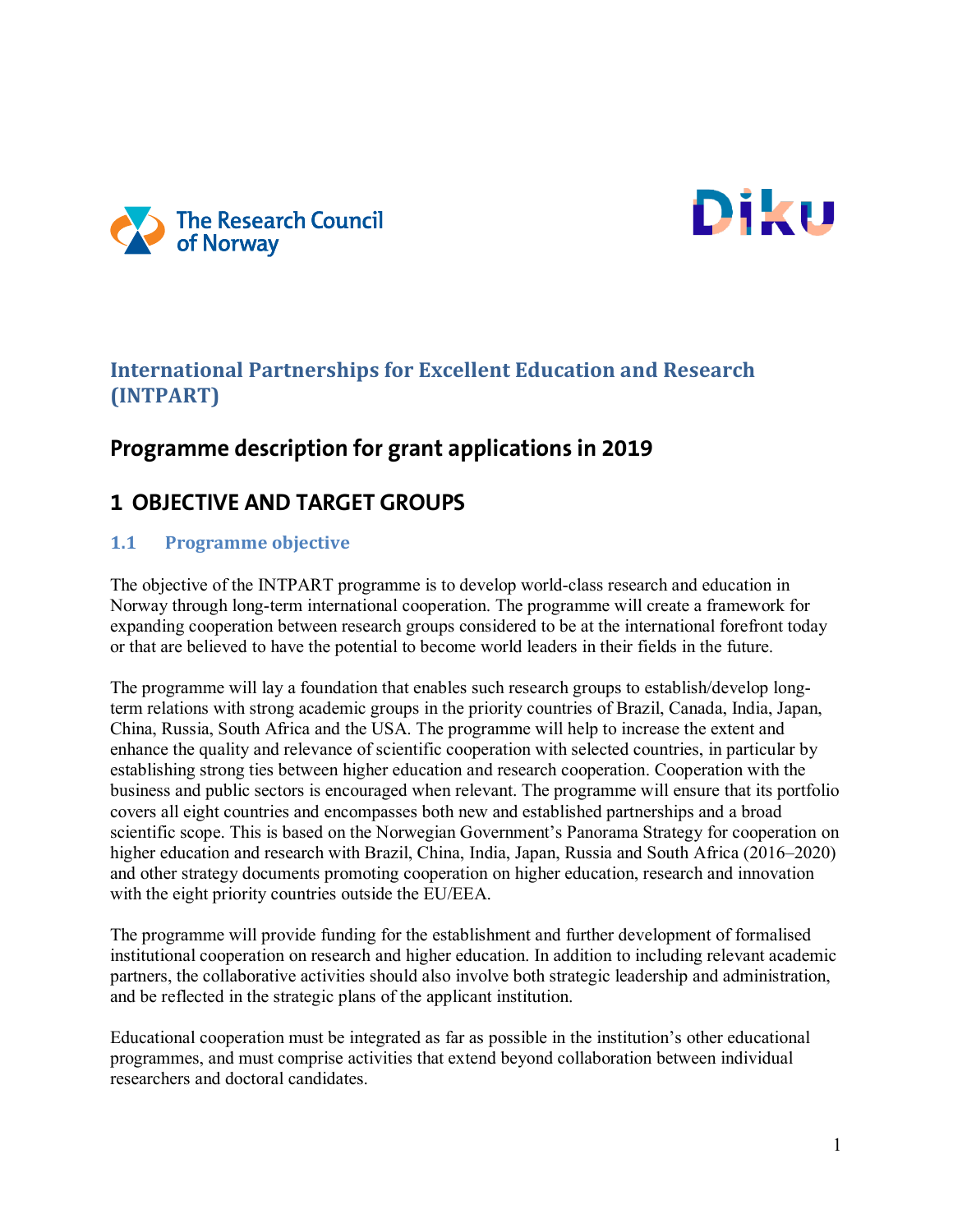*In 2019* funding may also be sought for projects with partner institutions in Germany and France.

For information about funding earmarked by country and thematic area, refer to the text of the call for proposals.

## **1.2 Objectives and performance targets**

The INTPART programme is to lead to:

- Enhanced quality of research and education in Norway;
- Long-term international partnerships between Norwegian research and educational institutions and world-class research groups in priority partner countries;
- Strong links between higher education and research within the frameworks of the partnerships;
- Cooperation between the educational and research organisations and the business and public sectors to enhance quality and relevance.

Examples of anticipated results from projects:

- Establishment and institutionalisation of joint courses, seminars and educational programmes within the framework of the partnerships;
- International joint degrees between the partner institutions when a suitable framework for this is in place;
- Mobility of students and researchers, as well as structures that support mobility, within the framework of the partnerships;
- Joint articles and publications between researchers and/or students in the partnerships;
- New research funding applications developed and submitted within the framework of the partnerships;
- Other results that support joint research and educational activities.

It is important that projects demonstrate the impact of funding under the INTPART programme.

#### **1.3 Target groups**

Funding from the INTPART programme may be sought by Norwegian universities, university colleges or other Norwegian research organisations.

Applicants must have degree-conferring programmes at the master's and/or doctoral levels, or have a Norwegian partner institution with such programmes.

The call for proposals in 2019 is targeted towards institutions and research groups that serve as the host institution or formal partner in peer-reviewed projects that have received funding under the following schemes and instruments:

- Norwegian Centres of Excellence (SFF);
- Centres for Environment-friendly Energy Research (FME);
- Centres of Excellence in Higher Education (SFU);
- Centres for Research-based Innovation (SFI);
- Research Centres for Petroleum Activities (PETROSENTER);
- Norwegian Innovation Clusters;
- Knowledge-building Projects for Industry funded by the Research Council;
- Researcher Projects funded by the Research Council;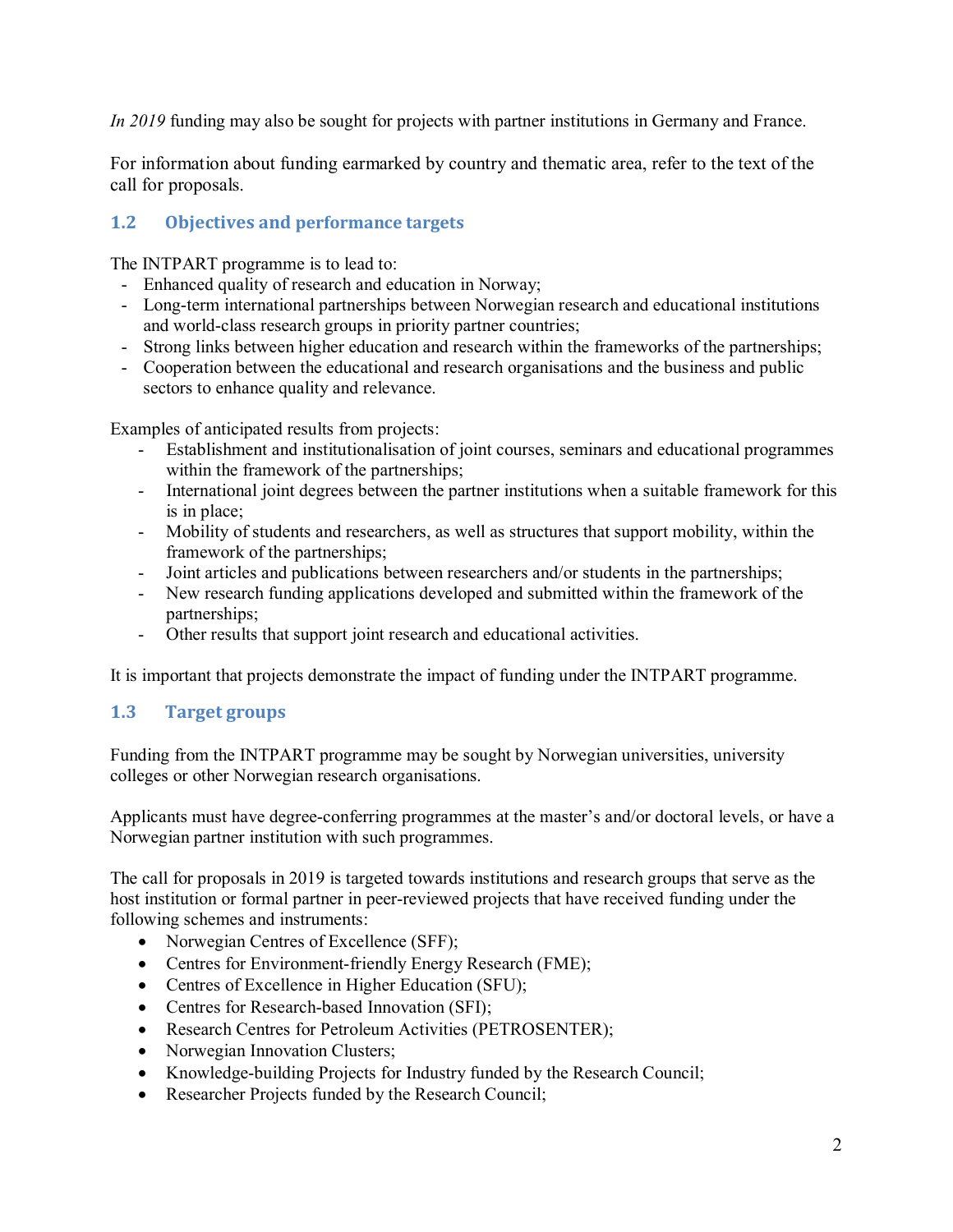- Researcher projects and centre schemes funded by NordForsk or the Nordic Council of Ministers;
- Researcher projects funded by the EU Framework Programme.

To encourage prioritisation of leading research groups, each applicant institution may submit a predetermined maximum number of grant applications, as stated in the call for proposals.

The Project Owner (applicant institution) must forward a list of the submitted applications that have been approved by the applicant institution to the Research Council. Applications not included on the applicant institution's list will not be assessed. Please send the list by email to intpart@forskningsradet.no no later than 25 September 2019, 13:00 CET.

# **2 THE PROGRAMME'S FINANCIAL FRAMEWORK AND ADMINISTRATION**

### **2.1 General**

The INTPART programme is administered jointly by the Research Council of Norway (the Research Council) and the Norwegian Agency for International Cooperation and Quality Enhancement in Higher Education (Diku). The Research Council's online application system will be used in accordance with the Research Council's rules and guidelines. The programme funds will be disbursed from the Research Council. Information about the INTPART programme is available on the websites of both SIU and the Research Council.

### **2.2 The programme's financial framework**

The programme is funded through an allocation of NOK 38.2 million per year<sup>[1](#page-2-0)</sup> from the Ministry of Education and Research to Diku and the Research Council.

In addition, the Research Council will contribute funding from other instruments. Some calls for proposals may therefore set special priorities relating to countries and/or thematic areas in addition to the general requirements for cooperation on higher education and research. (See the text of the 2019 call for proposals.)

## **2.3 Secretariat**

Diku and the Research Council have established a joint secretariat for administering the INTPART programme. The secretariat consists of administrators from Diku and the Research Council with expertise in international research and educational cooperation. External experts may be consulted when necessary.

*The secretariat's mandate and tasks include the following:*

- Respond to enquiries and questions from applicants and interested parties;
- Assess submitted grant applications;
- **Rank the grant applications relative to the assessment criteria, and conduct an overall** portfolio assessment;

<span id="page-2-0"></span> $1$  Allocations after 2018 are contingent upon approval by the Storting.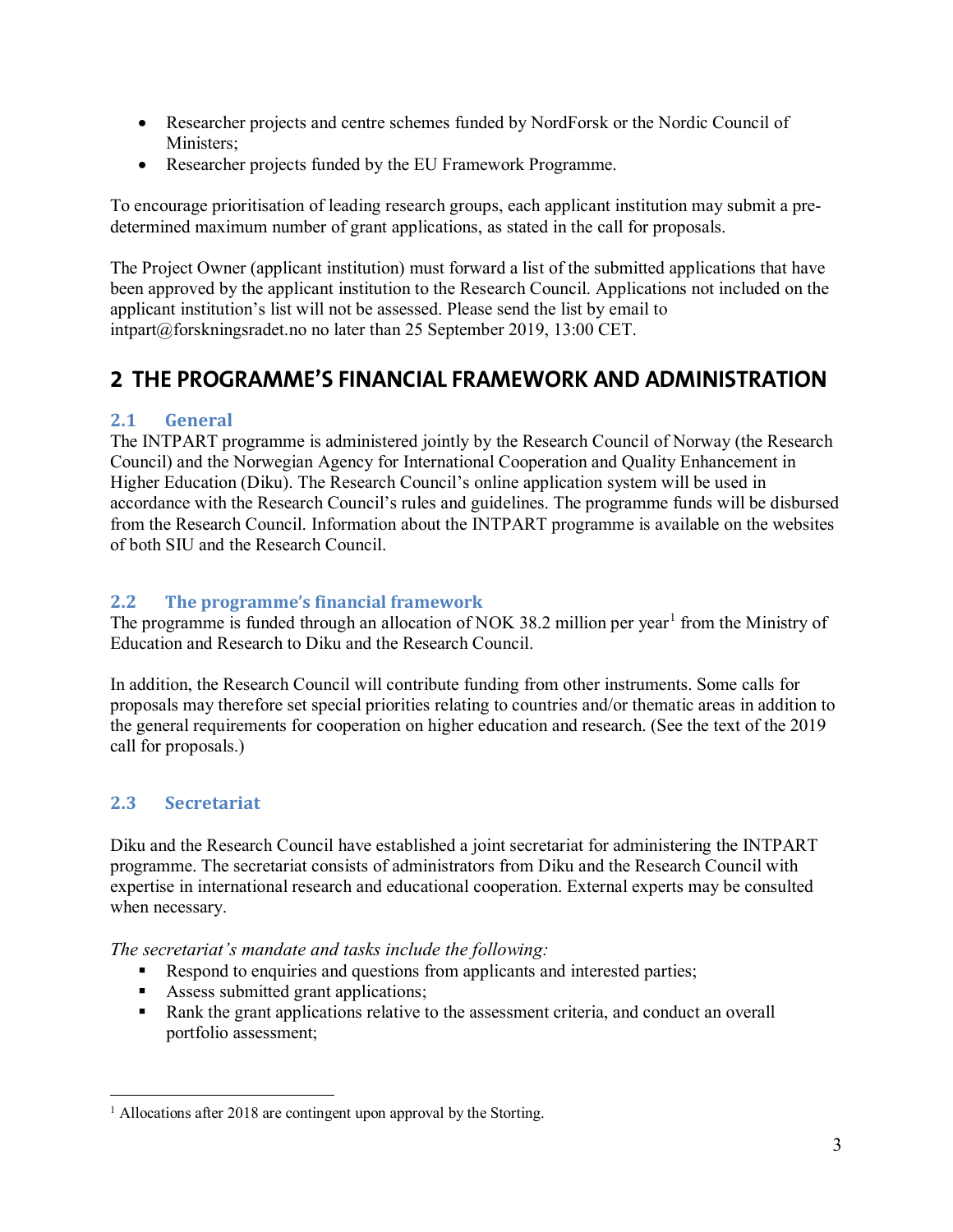- Submit a recommendation to the steering committee, which will take the final decision on grant allocations;
- Assess progress reports and final reports from the partnerships;
- Take responsibility for further development of the programme.

#### **2.4 Steering committee**

Diku and the Research Council will jointly appoint six to eight representatives to sit on a steering committee. The committee members may be taken from the governing bodies of the two organisations.

*The steering committee's mandate and tasks are as follows:* 

- Assess the ranked list of grant applications and adjust the ranking of projects based on the criteria and an overall portfolio assessment;
- Make the final decision on grant allocations based on the assessment criteria and strategic objectives of the individual call for proposals.

#### **2.5 Follow-up and reporting**

The Research Council and Diku have joint responsibility for following up projects funded under the programme, including assessing and approving project reports and disseminating results from the programme. Designated contact persons in both organisations may be consulted by the institutions.

## **3 PROJECT FUNDING AND ACTIVITIES**

Under the 2019 call for proposals, funding of up to NOK 4.5 million may be sought over a three-year period for new projects (Phase 1). The institutions are expected to contribute own financing amounting to a minimum of 20 per cent of the overall budget for Phase 1 projects. Funding may be sought for Phase 1 projects with the eight priority countries outside the EU/EEA as well as Germany and France.

Projects awarded funded in 2015 and 2016 may apply for an extension as Phase 2A projects for up to NOK 3.5 million over a three-year period. The institutions are expected to contribute own financing amounting to a minimum of 40 per cent of the overall budget for Phase 2A projects.

It is also possible to apply for an extension in the form of a merger of two or more INTPART projects from 2015 and 2016 (Phase 2B) for up to NOK 5 million over a four-year period. The institutions are expected to contribute own financing amounting to a minimum of 40 per cent of the overall budget for Phase 2B projects. Merging of projects will be viewed in a positive light when it will lead to added value and enhanced quality.

Funding is allocated to activities that promote the establishment of or strengthen research and educational cooperation, networks and knowledge sharing between two or more institutions and actors in Norway and at least one partner country. Participants in the networks may be researchers, students, managers and technical/administrative staff, as well as employees in collaborating organisations.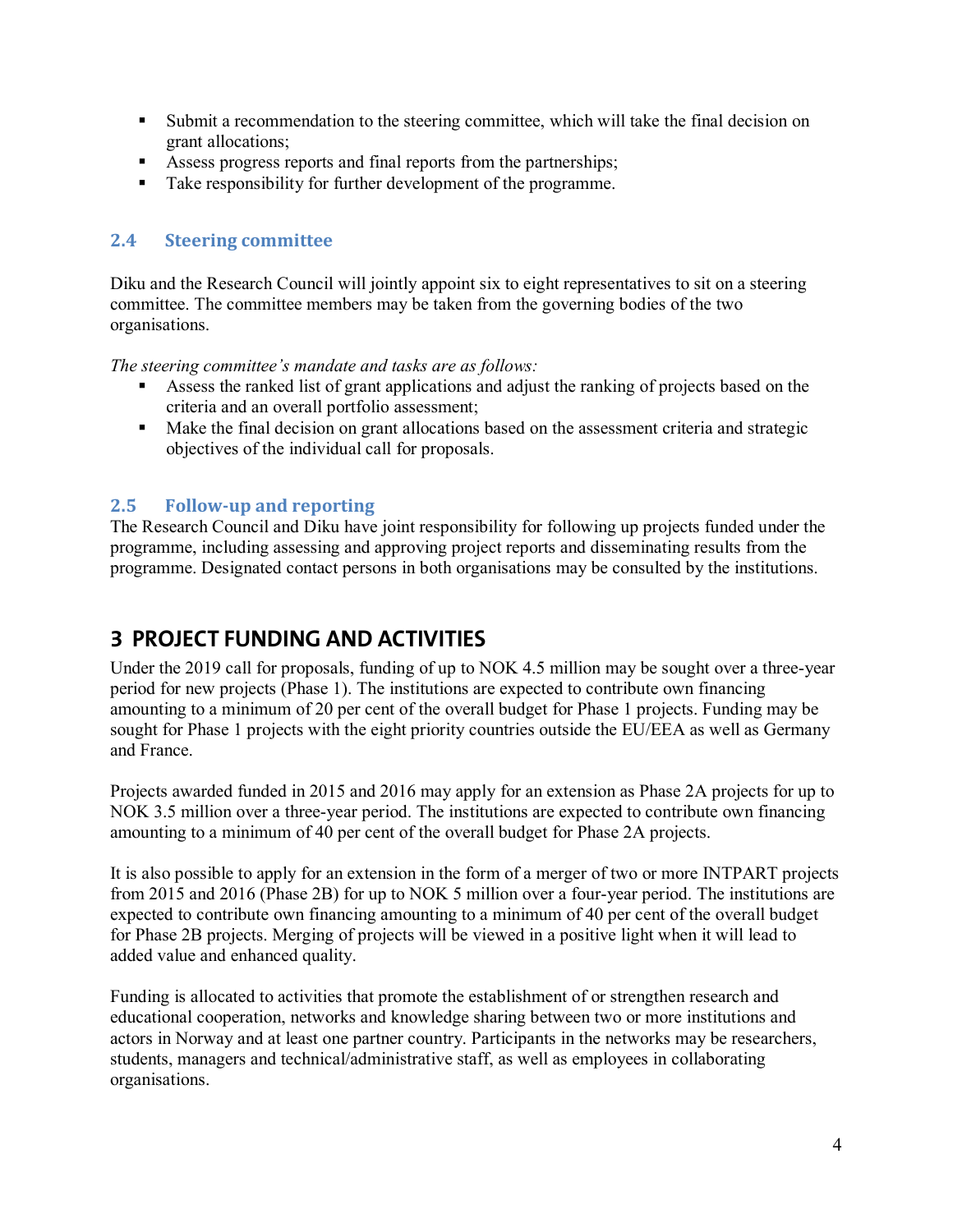#### *Examples of activities that are eligible for funding:*

- Additional expenses relating to short-term or long-term reciprocal mobility stays by students, researchers, managers and administrative staff;
- Development and implementation of workshops, seminars and conferences;
- Development and implementation of intensive courses, field courses, summer schools, etc.;
- Cooperation on curriculum development and development of joint courses, educational programmes and/or degree programmes;
- Planning and development of research cooperation;
- Guest lectures and joint teaching and supervision of students and doctoral candidates;
- Cooperation with the business and public sectors;
- Other activities that encompass international research and educational cooperation.

Up to 20 per cent of the funding sought may be used to cover payroll and indirect expenses for administrative tasks and payroll compensation for personnel for participation in the activities. These costs must be specified in the application and must be proportionate with regard to the institutions' own budget contributions and the overall budget for the project.

Funding may be awarded to establish new international partnerships as well as to strengthen existing cooperation. The activities must encompass both researchers and students to the greatest extent possible.

The research activities encompassed by the collaboration must be funded by other means. Investments related to research infrastructure are not covered by the programme.

Activities related to the participation of international partners in a partnership may be financed with INTPART funds.

# **4 REQUIREMENTS AND ASSESSMENT CRITERIA**

#### **4.1 Requirements relating to applicants**

*The following requirements apply to applicants and project partners:*

- The Project Owner (applicant institution) must be a Norwegian university, university college or other Norwegian research organisation with a designated project administrator.
- The main partner institution(s) must be a comparable institution in the cooperating country with a designated local project manager.
- Project managers in both countries must have experience with collaborative projects at national and international levels.
- The INTPART project must have thematic relevance for the project currently being funded under one of the schemes listed in item 1.3.
- Key personnel in INTPART projects must be assigned active roles in the project being funded.
- Applicants must have relevant degree-conferring programmes at the master's and/or doctoral levels, or have a Norwegian partner institution with such programmes.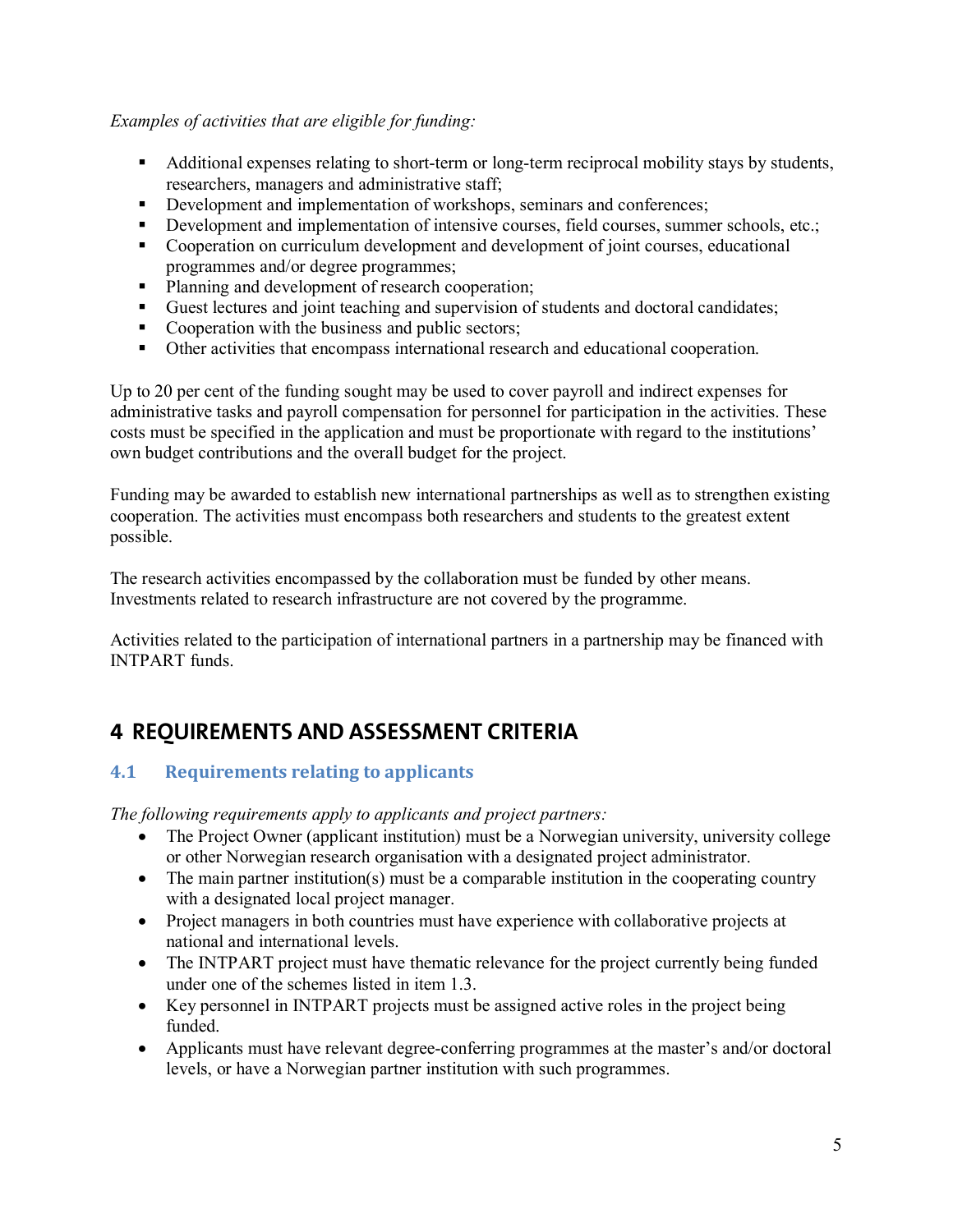## **4.2 Requirements relating to the application**

*The following general requirements apply to the application:* 

- The grant application form and all attachments are to be submitted in English.
- For funding frameworks and project duration, see the text of the call.

The grant application must include:

- The completed application form, to be submitted online via the *eSøknad* online submission service.
- A project description.
- CVs (using the designated template) and a list of publications for the project manager, the project manager for the partner in the cooperating country, and other key project personnel for all Norwegian and international participants.
- Formal confirmation from the management of each partner institution that provides strategy clarification and explains why the project is important to the institution. This account must include information about the institution's specific commitments for project implementation.
- Grant applications involving Norwegian Innovation Clusters must be approved by the respective cluster's board.

Please refer to the call for proposals for more information.

## **4.3 Assessment criteria**

*Grant applications will be assessed based on the following criteria:* 

- Excellence
	- o Relevance
		- The relevance of the project relative to the call for proposals.
	- o Originality
		- Appropriateness, credibility and innovativeness of the concept.
	- o Solidity<br>Γ
		- The extent to which the project objectives are clearly defined and relevant.
		- The quality of the planned deliverables in the project.
		- For Phase 2 projects: The quality of the completed and planned deliverables in the project.
- Impact (related to the objectives of the INTPART programme)
	- o Potential
		- The extent to which anticipated impacts are clearly specified.
		- The extent to which anticipated societal/system-related impacts are specified.
	- o Knowledge-sharing and exploitation
		- The quality of planned communication and dissemination activities.
		- The extent to which it is plausible that the proposed measures under the project will lead to the specified impacts and outcomes.
- **Implementation**